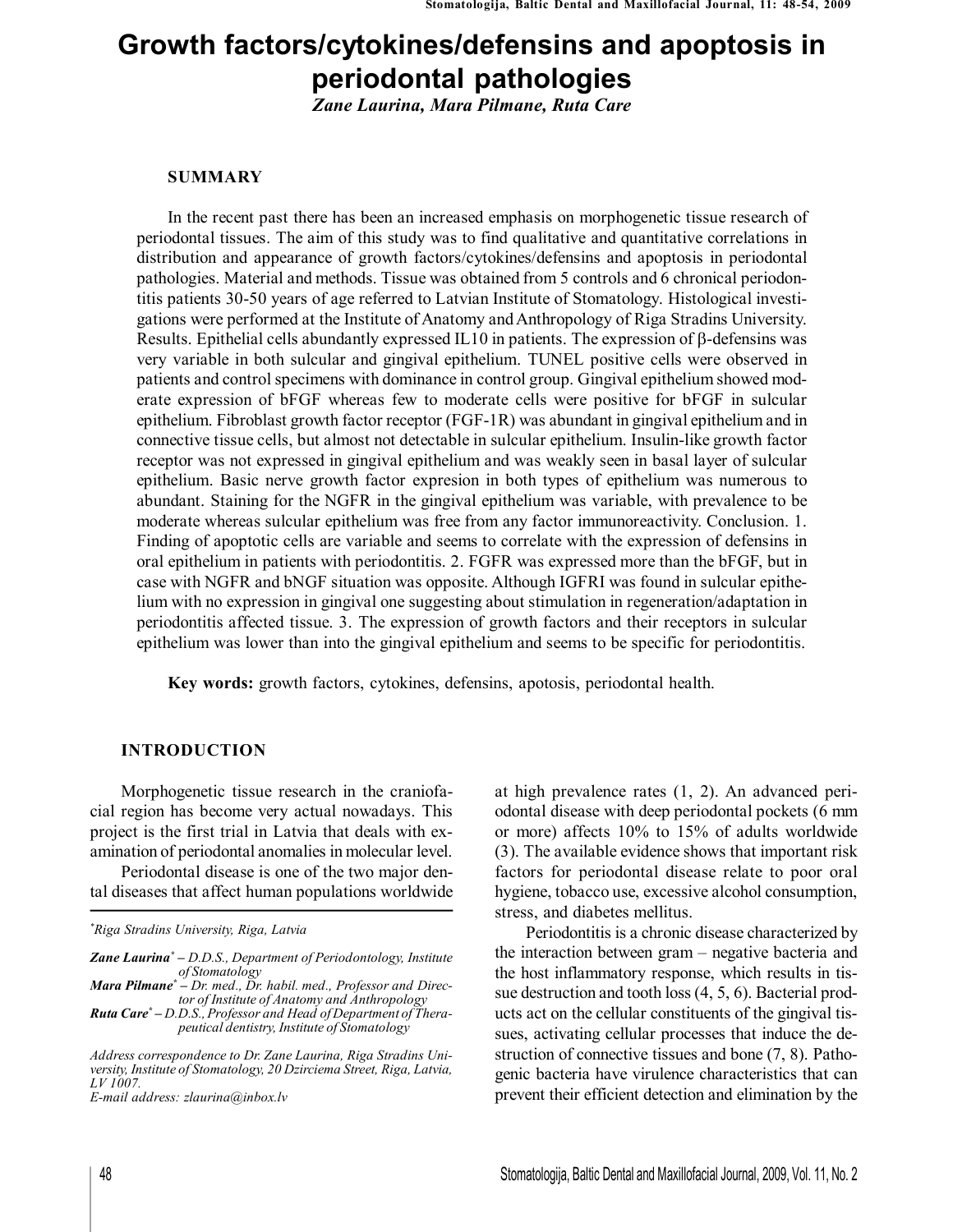host, disable host cells and humoral factors, and directly adversely affect the tissues (8). Activated tissue destructive cytokines is likely a major pathway for connective tissue attachment loss and bone loss.

In inflamed periodontal periodontal lesions, variety of cytokines is produced by lymphocytes, monocytes as well as by non-immune cells like fibroblasts, epithelial and endothelial cells (9). Cytokines are soluble, secreted glycoproteins which act as local signaling molecules to control and coordinate cellular behavior and function. Interleukin 10 (IL-10) is an anti-inflammatory cytokine that plays a role in periodontal disease by inhibiting synthesis of proinflammatory cytokines such as IL1, IL6, IL8, and tumor necrosis factor- $\alpha$  by monocytes and stimulating protective antibody production. It is found in inflamed periodontal tissues. Genetic polymorphisms in the IL10 gene might be useful as a marker to diagnose susceptibility to periodontitis and may influence the expression of the protein (10, 11).

Growth factors are generally considered to be a subset of cytokines. They are biological mediators which regulate connective tissue cell migration, proliferation and synthesis of proteins and other components of extracellular matrix. The response of target cells to growth factors depends on the expression their specific receptors. These receptors are transmembrane antigens which, on binding of the growth factors, produce a cascade of intracellular signals that stimulate chemotaxis, cell growth, differentiation and the production of extracellular matrix (12). The growth factor receptors therefore also show of fundamental importance in human periodontal growth and regeneration (13).

Epidermal growth factor (EGF) is a multifunctional cytokine with a variety of biological effects including stimulation of cell proliferation by binding to its specific EGF receptor. It is a small molecular weight polypeptide which is thought to have important functions in epithelial growth and differentiation and in wound healing. EGF exerts its action on cells through binding to a cell surface receptor. EGF receptors were expressed at high levels on the cell surface of basal cell layers of gingival epithelium (14).

Fibroblast growth factors (FGF) are a family of at least 23 structurally related polypeptides that are known to play a critical role in angiogenesis and mesenchymal cell mitogenesis. These growth factors bind to four high affinity tyrosine kinase receptors designated as fibroblast growth factor receptors (15). Basic fibroblast growth factor or fibroblast growth factor – 2 displays a wide variety of mesoderm and neuroectoderm derived cells and has a high efficiency of angiogenesis (16). In periodontium, FGF-2 is present in

the extracellular matrix, as well as in the cementum and can function as a local factor at the site (17). The presence of high affinity receptors for FGF-2 has been reported for many cell types (18). The number of sites per cell varies from 2000 to 120,000 according to cell type studied.

The insulin like growth factors (IGF) is regulated by a series of at least six different binding proteins (insulin-like growth factor factor-binding proteins).As with other antagonists, insulin-like growth factor-binding proteins bind to the insulin-like growth factors with high affinity and typically may inactivate activity by preventing ligand binding. There are two insulin like growth factors – IGF1 and IGF2 both of which are found in high concentration in serum. IGF-I is capable of preventing apoptosis in fibroblasts by activation of multiple signal transduction pathways (19). IGF-1 has also been shown to regulate DNA and protein synthesis in periodontal ligament fibroblasts in vitro and to enhance soft tissue wound healing in *vivo* (20, 21). Studies have suggested variable responses of periodontal tissues to IGF-1 upon anatomical site, and a differential involvement of IGF-1 in periodontal wound healing and regeneration (12). IGF-IR (insulin growth factor 1) and PI3K (phosphoisositide 3 kinase) are two signaling molecules that could mediate IGF-I induced cell survival via common or independent pathways (22).

Nerve growth factor (NGF) appears to have multiple neuronal and non-neuronal functions in peripheral tissues. NGF is produced by target tissues and is required for development and maintenance of sympathetic sensory neurons. NGF regulates responsive cells by binding to high affinity (Type 1) and low affinity (Type 2) surface receptors. Only Type 1 receptor has been shown to internalize bound NGF, thus triggering biological responses (23, 24). Nerve growth factor (NGF) is a representative of neurotrophins responsible for the differentiation and survival of neurons (25, 26). NGF activates 2 different receptor classes: the tropomyosin-related kinase (Trk) family of receptor tyrosine kinases (TrkA, TrkB, and TrkC) and the p75 receptor, a member of the tumor necrosis factor receptor superfamily. Neurotrophins regulate both cell death and cell survival through activations of Trk receptors and/or p75 neurotrophin receptor. It has been reported that neurotrophins are also produced fromnonneuronal cells, such as leukocytes, osteoblasts, or fibroblasts, and act in many other ways on non-neuronal cells. It has been found that sulcular epithelium have intense p75-NGFR staining.

Antimicrobial peptides belong to first line of host defense mechanisms against infections in epithelial tissue. As part of innate immunity, defensins playing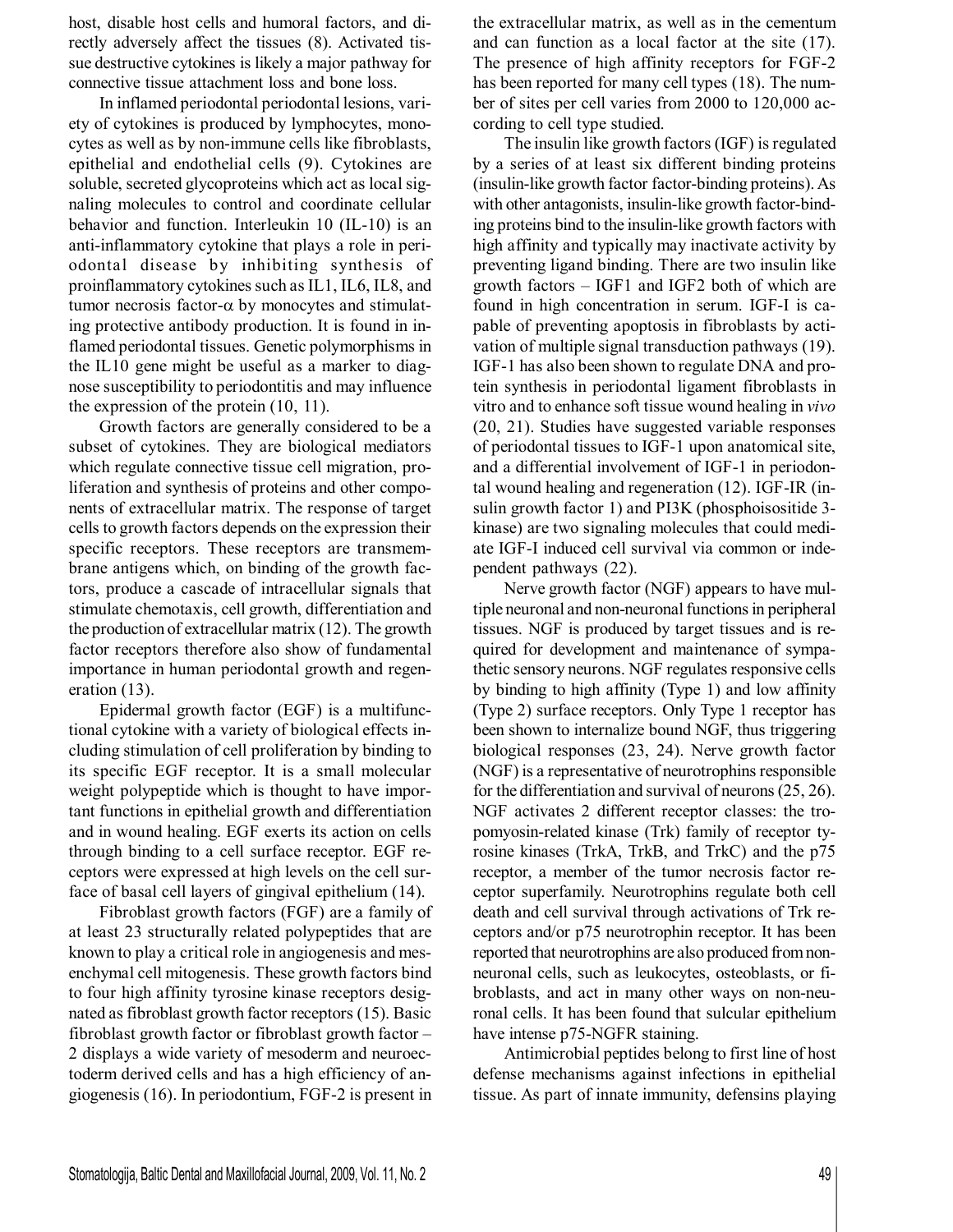an important role in maintaining tissue integrity in oral health are small cationic cysteine-rich antimicrobial peptides (27) and have a broad spectrum antimicrobial activity against gram-positive and gram-negative bacteria, fungi and viruses (28). They function by association with the anionic microbial surface, and then aggregate to form pores or disrupt microbial membranes, although new evidence suggests possible additional cytoplasmic targets. Defensins are localized in different sites in gingiva, suggesting that they are likely to serve different roles in several ecological niches of the periodontium (29). Human defensins are classified into two subgroups:  $\alpha$  defensins and  $\beta$ defensins. Polimorphonuclear leucocytes express  $\alpha$ defensins and  $\beta$  defensins are expressed by mucosal epithelial cells (30). It has been reported that  $\alpha$  and  $\beta$ defensins are localized in different parts of gingival epithelium. β defensins are expressed in the oral and sulcular stratified epithelium of gingival, but  $\alpha$ defensins are expressed in the junctional epithelium (31, 32).

Apoptosis or programmed cell death is an important determinant of the life span of cells in regenerating tissues; defined by distinct morphological and biochemical features (33, 34). It can be observed under both physiological and pathological conditions and plays an important role in the process of morphogenesis and homeostasis. The apoptotic cells shrinking and loss of cell-cell junctions results in detachment from the adjacent cells. Cells undergoing apoptosis are recognized by condensation of chromatin, the degradation of DNA into oligonucleosome-sized fragments, and the formation of plasma and nuclear membrane blebs(35). Eventually the cell breaks apart to form so-called apoptotic bodies. Apoptosis is one of the mechanisms involved in the pathogenesis of periodontitis thus regulates a cell turnover in gingival tissue.

The aim was to find qualitative and quantitative correlations in distribution and appearance of interleukin-10 (IL-10), antimicrobial peptides  $-\beta$ defensins, growth factors:epidermal growth factor (EGF), basic fibroblast growth factor (bFGF) and its receptor one (FGF-R1), insulin-like growth factor receptor one (IGF-R1) and basic nerve growth factor (bNGF) and its receptor (NGFR), and also apoptosis in healthy and diseased periodontal tissues.

## **MATERIALS AND METHODS**

The tissue samples obtained were identified as minimally inflamed gingival tissues or chronical periodontitis on the basis of clinical record, radiographs and macroscopical examination. Minimally inflamed gingiva (clinically healthy gingiva) was defined by absence on bleeding on gentle probing, no clinical signs of inflammation and a probing depth of 3 mm or less. Chronical periodontitis specimens were obtained from patients with a probing depth 5 mm and more and with an evidence of resorbtion of the alveolar bone. Tissue was obtained from 5 controls and 6 chronical periodontitis patients referred to Latvian Institute of Stomatology, Department of Periodontology for periodontal treatment. 30-50 year olds age group was chosen. Samples were taken during a routine periodontal flap surgery with an internal bevel incision and immediately fixed in 10% phosphate buffered formalin. Histological investigations were performed at the Institute of Anatomy and Anthropology of Riga Stradins University. Fixed periodontal tissue was embedded in paraffin and cut in  $5 \mu m$  thin sections. After they were proceeded for interleukin-10 (Rabbit Policlonal to IL-10 / ab34843, w.d.1:400,  $Abcam$ , England),  $\beta$ -defensins (Anti-human  $\beta$ -Defensin 2 Antibody, AF 2758, w.d. 1:100, *R&D systems*, Deutchland), epidermal growth factor (Mouse anti-human to EGFR / M3563, w. D. 1:150, *DakoCytomation*, Denmark), basic fibroblast growth factor (Rabbit polyclonal to bFGF, w.d. 1:200, *Abcam*, England) and its receptor one (Rabbit polyclonal to FGFR1 / ab 10646, w.d. 1:100, *Abcam*, England), insulin- like growth factor receptor one (Antihuman IGF-I RAntibody,AF-305-NA, w.d. 1:100, *R&D systems*, Deutchland) and basic nerve growth factor (Rabbit polyclonaltoNGF / ab 6199, w.d. 1:500, *Abcam*, England) and its receptor (Anti-human NGFR p75 / M3507, w.d.1:150, *DakoCytomation*, Denmark) by using of biotin-streptavidin immunohistochemistry (IMH) (36). Also apoptosis were detected by using of TUNEL kit (37).

Routine staining for hematoxylin and eosin was performed. Distribution of factors and substances was determined semi quantitatively by counting of positive structures in visual fields  $(0/- - \text{occasional}, +$ few,  $++$  – moderate,  $++$  – numerous positive structures in visual fields,  $+++-$  abundance) (38).

Permission of Ethical Committee of Riga Stradins University was received for the work with human material.

## **RESULTS**

From controls only two responded to the common healthy tissue picture of periodont. In other cases morphological changes of controls were similar to those in periodontitis. In some cases hyperplasia of gingival epitheliumand vacuolization of epithelial cells in sulcular epithelium was observed (Figure 1). Tissue demonstrated also infiltration with inflammatory cells – macrophages and lymphocytes (Figure 2).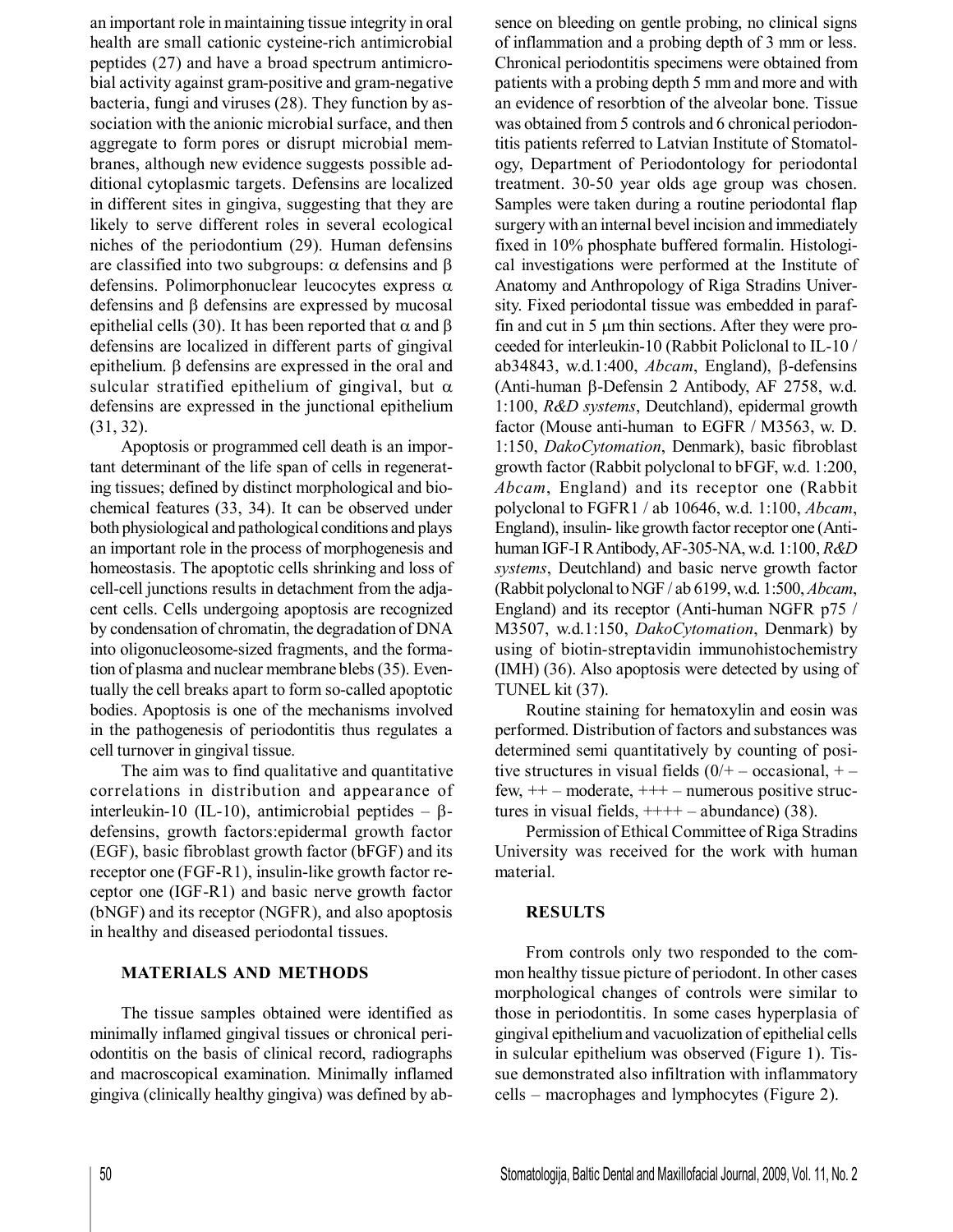

**Fig.1.** Sulcular andgingival epitheliumwith hyperplasia of basal cells in patients with periodontitis.Heamatoxylinandeosin,x400.

**Fig. 2.** Infiltration ofconnective tissueswith inflammatory cells in patients with periodontitis.Heamatoxylin and eosin, x400.

**Fig. 3.** Epithelial cells showing IL10 immunoactivity in patients. Immunohystochemistry, x200.

Epithelial cells abundantly expressed IL10 in patients (Figure 3) whereas in control group numerous positive cells were found. Also variable expression of IL-10 in connective tissues was seen both in patients and in controls. The expression of IL-10 was abundant in sulcular epithelium(pocket epithelium) and moderate in oral gingival epithelium(Table 1) (Table 2).

The expression of  $\beta$ -defensins was very variable in both sulcular (pocket) and gingival epithelium. There were even cases when no staining in sulcular epithelium was found, but averagely few positive cells were detected. Generally  $\beta$ -defensin in gingival epithelium was of occasional expression till numerous positive structures found (Figure 4).

TUNEL positive cells were observed in patients and control specimens with dominance in control group. Number of apoptotic cells in gingival epithelium often was higher than in sulcular, but common number of apoptotic cells was moderate (Figure 5).

Epidermal growth factor was regionally detected in basal layer of gingival epithelium only in one chronical periodontitis case (Figure 6).

Gingival epithelium showed moderate expression of bFGF (Figure 7) and weaker staining of the inflammatory cells and connective tissues. Few to moderate cells were positive for bFGF also in sulcular epithelium. Fibroblast growth factor receptor (FGF-1R) was abundant in gingival epithelium (Figure 8) and in connective tissue cells, but almost not detectable in sulcular epithelium.

Insulin-like growth factor receptor was not expressed in gingival epithelium and was weakly seen in basal layer of sulcular epithelium (Figure 9).

Basic nerve growth factor expresion in both types of epithelium was numerous to abundant. It also was found moderately expressed by inflammatory cells. Neuroendocrine cells marked by bNGF were detected in the gingival epithelium of two controls.

Gingival epithelium basal layer was strongly stained for nerve growth factor receptor while only moderate nerve fibers showed staining around blood vessels (Figure 10). Staining for the NGFR in the gingival epithelium was variable, with prevalence to be moderate whereas sulcular epithelium was free from any factor immunoreactivity**.**

## **DISCUSSION**

Growth factors initiate many of the events associated with turnover, repair and regeneration of periodontal tissues. The corresponding receptors are thus of fundamental importance in maintaining periodontal



**Fig. 4.** Epithelial cells showing IL10 immunoreactivity in patients. Immunohystochemistry, x250



**Fig. 5.** Numerous apoptotic cellsin gingival epitheliumin control.TUNEL, x250.



**Fig. 6.** Expression of EGFRin the basal layer of gingival epithelium in patient. Immunohystochemistry, x400.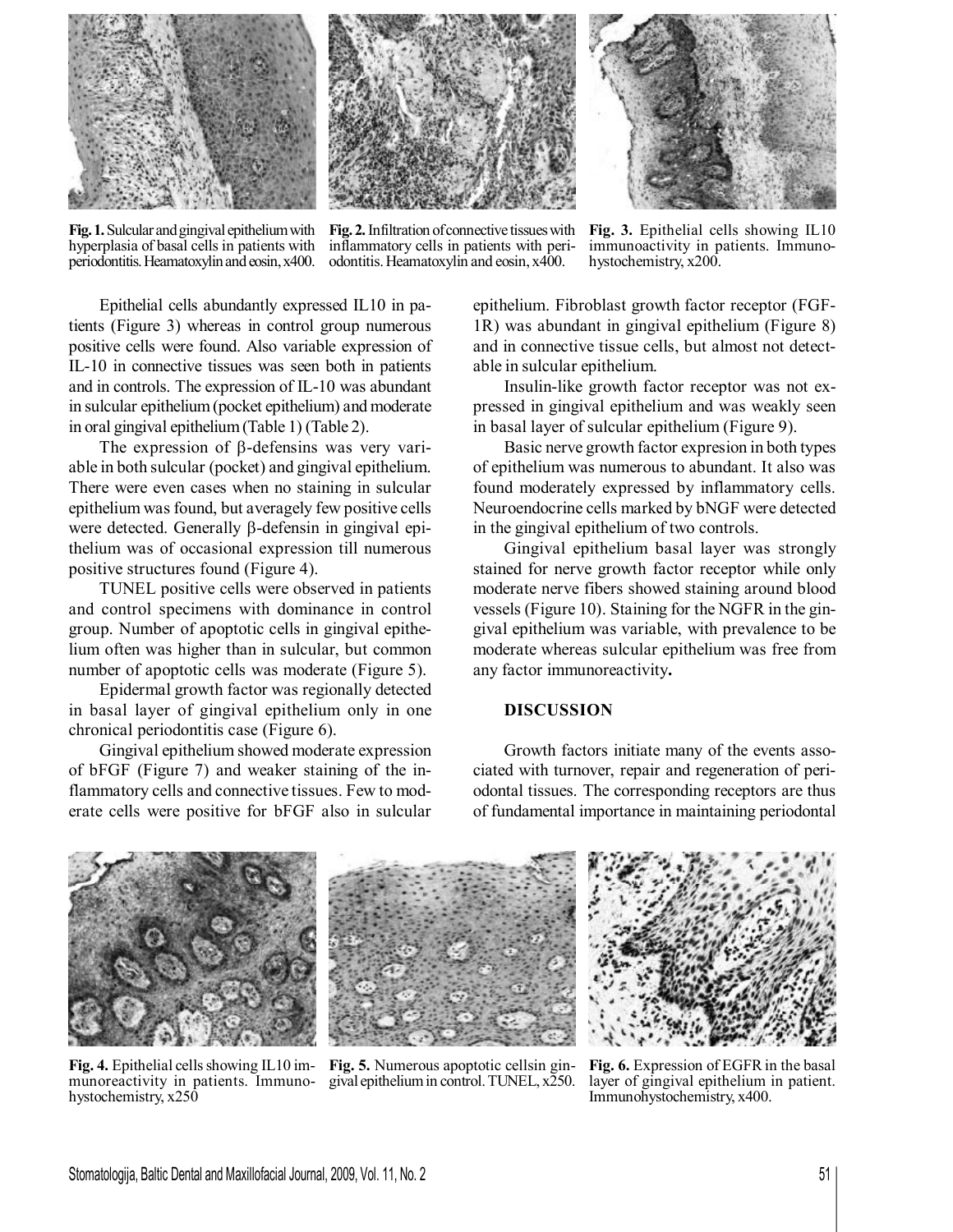

**Fig. 7.** bFGF expression from gingival epithelial cells in control. Immunohystochemistry, x250.

**Fig. 8.** Abundant expression of FGFR1 from sulcular epithelium and moderate from gingival epithelial cells in patients. tients. Immunohystochemistry, x250. Immunohystochemistry, x250.



**Fig. 9.** Expression ofIGFR1 from the the basal layer of sulcular epithelium in pa-

integrity and mediating periodontal wound healing, but their expression in human gingival is not well defined. The most dominant expression of growth factors and their receptors in our study was seen in gingival epithelium in the specimens of periodontitis group. Normal gingival tissues expresses relatively lower amounts of the growth-factor receptors in contrast with inflamed or regenerating tissues where increased growth factor and their receptor prevalence are found (14). The biological properties of bFGF acting on variety of mesenchymal cell types may suggest that bFGF application is of great advantage for active induction of periodontal regeneration consisting of not only connective tissue regeneration, but also osteogenesis and cementogenesis. In such a way we suggest about inflammation that stimulates expression of the same growth factors and their receptors. However, interesting is the abserved correlations between appearance of factor and receptors. So, FGFR were expressed more than the same bFGF, but in case with NGFR and bNGF situation was opposite**.**

The expression of FGFRI was reported to be higher in hyperplasic gingival tissue than in normal gingiva.An additional mechanism regulating FGF activity involves heparin or heparin sulfate proteoglicans, molecules which facilitate ligand receptor activation. Binding of ligand to FGFRI induces receptor dimerisation and activation of the receptor tyrosine kinase domain by autophosphorilation, followed by activation of downstream effector (39). Higher expression of FGFRI compairing to bFGF also can be due to possible appearance of acidic FGF (aFGF) in periodontal tissues. The FGFRI binds also to aFGF (40).

Beside of NGF role in maintenance and survival of peripheral and central nervous system and development of neuronal cells, it also has important functions on nonneuronal cells. It is also an autocrine survival factor for memory of B lymphocytes (41). The effect of NGF is mediated by activation of two different classes of plasma membrane receptor, highaffinity Trk tyrosine kinase receptors (TrkA, TrkB, TrkC) and low affinity p75 neutrophin receptors that form complexes. P75 receptors have a much wider distribution than any of Trk receptors in various cell types. Due to the relatively higher levels of p75, the majority of NGF binding is to p75 receptors, with the Trk receptors becoming low affinity. It is approved that p75 receptor can serve as putative cell marker in oral epithelium as it is expressed in the basal cell layer of both tips of the papillae and deep rete ridges in oral epithelium. Activation of receptor p75 without co-expression of Trk receptors, initiates apoptosis



**Fig. 10.** Abundant expression of NGF from epitheliocytes of gingival epithelium in patients. Immunohystochemistry, x250.



**Fig. 11.** Abundant expression of NGF from epitheliocytes of gingival epithelium in patients. Immunohystochemistry, x250.



**Fig. 12.** Neuroendocrine cells marked by bNGF in the gingival epithelium of controls. Immunohystochemistry, x400.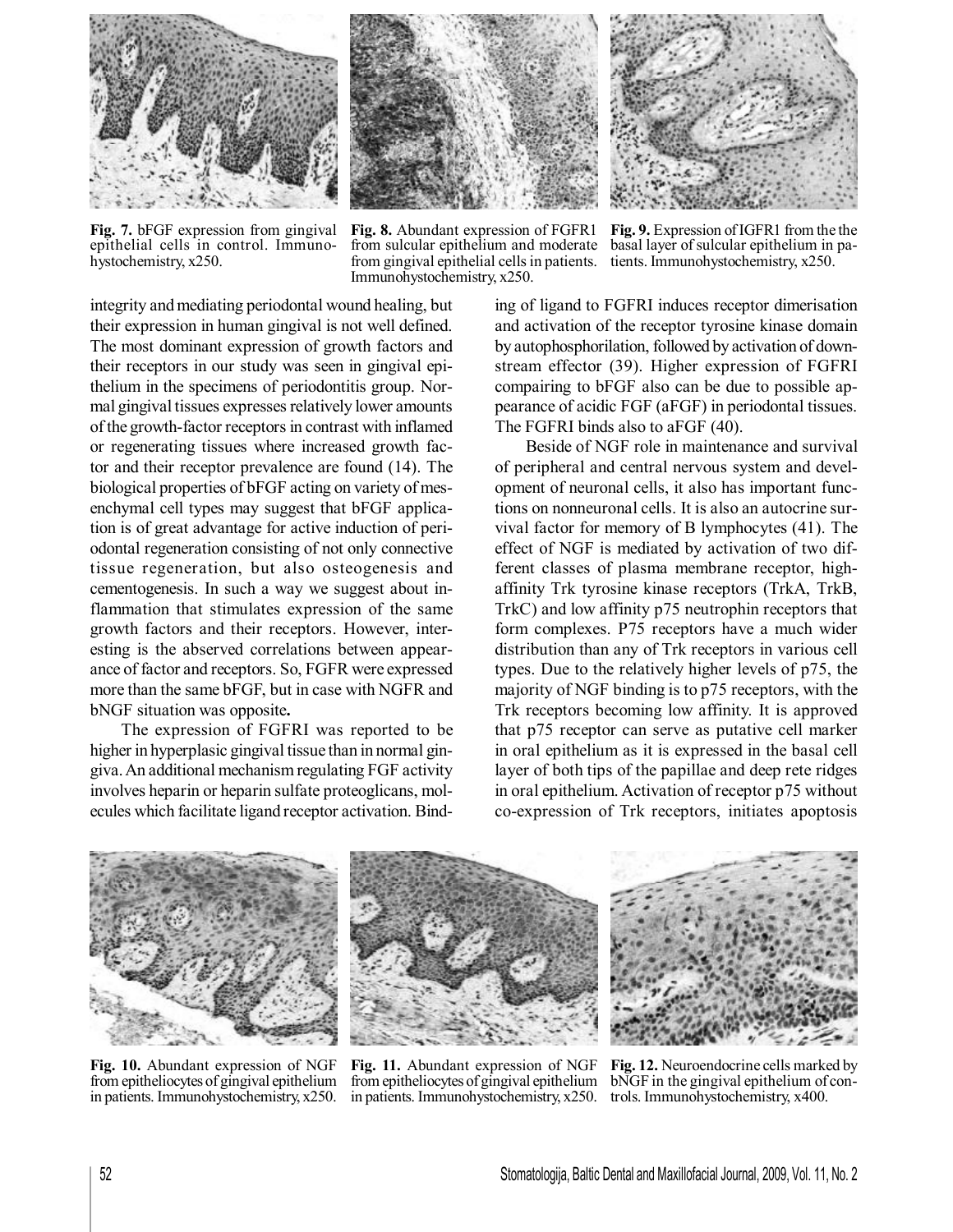

**Fig. 13.** Abundant expression of NGFRin the basal layer of gingival epithelium, Immunohystochemistry, x250.

(42). Thus, the cell-inducing or cell-survival actions of NGF are strongly dependent on the relative expression of p75 and Trk receptors on the target-cell populations.Absence of NGFR expression in sulcular epithelium correlates also with indistinct apoptosis in our patients and together with rich appearance of bNGF let us suggest about the common stimulating

Table 1. Expresion of Interleukin-10, β-defensins; apoptotic cells staining for TUNEL in gingival and sulcular epithelium.

|                    | Gingival<br>epithelium           | <b>Sulcular</b><br>epithelium |
|--------------------|----------------------------------|-------------------------------|
| $II - 10$          | $^{++}$                          | $++++-$                       |
| $\beta$ -defensins | $0/+$ / + / + + / + + + 0/ + / + |                               |
| <b>TUNEL</b>       | $0/+$ / + / + + / + + +          |                               |

 $0/+$  – occasional positive structures in visual field + – few positive structures in visual field ++ – moderate positive structures in visual field

+++ – number of positive structures in visual field ++++ – abundance of positive structures in visual field Underlined is the most often seen appearance of positive structures.

**Table 2.** Growth factor and their receptors expression in gingival and sulcular epithelium

|                                         | Gingival<br>epithelium | <b>Sulcular</b><br>epithelium |
|-----------------------------------------|------------------------|-------------------------------|
| Epidermal growth factor                 | $^{+}$                 |                               |
| EGF                                     |                        |                               |
| Fibroblast growth factor                | $+$ / $+$              | $+ / + +$                     |
| bFGF                                    |                        |                               |
| Fibroblast growth factor                | $++++-$                |                               |
| receptor FGFR                           |                        |                               |
| Insulin like growth factor              |                        | $0/+/+)$                      |
| receptor IGF-1R                         |                        |                               |
| Nerve growth factor $bNGF$ +++ / ++++   |                        | $^{+++}$                      |
| Nerve growth factor rece- $0/+/+/+/+++$ |                        |                               |
| ptor NGFR                               |                        |                               |

 $0/+$  – occasional positive structures in visual field

 $+$  – few positive structures in visual field

++ – moderate positive structuresin visual field

+++ – number of positive structuresin visual field

 $++++$  – abundance of positive structures in visual field Underlined is the most often seen appearance of positive structures.

role of this factor in adaptation processes during periodontitis.

In general, IGFRI is the most important mediator of effects of IGFs on mitogenesis, apoptosis, cell motility, tumorogenesis and metastasis. IGFRI is a receptor that plays critical role in signaling cell survival and proliferation. Overexpression of IGFRI induces transformation, and activation blocks programmed cell death (apoptosis). Transcription of the IGFRI gene is upregulated by PDGF and bFGF (43). IGFRI is expressed in most body tissues and levels of IGFRI mRNA are modulated in a number of physiological and pathological states, including changes in the levels of various circulating and locally acting growth factors (44).

IGFRI may have only a limited effect on periodontal regeneration *in vivo* and as data shows play a more prominent part in the formation of new bone at later stages of periodontal wound healing process, as IGF enhances DNA syntesis in osteoclasts and has a significant role in osteogenesis (12). There may be a factors (inflammation, etc.) present that suppress the expression of the receptor as it seems in our patients with periodontitis.

The variable amount of antimicrobial peptides and inflammatory markers probably do not directly depend on inflammation, as different expression of IL10 and defensins was seen in both types of epithelium. Rather defensins appearance correlates with level of apoptosis and perhaps some other not cleared yet factor. Our observations are also not consistent with other findings reporting that apoptosis was a prevalent phenomenon in human clinically healthy gingival tissues that might be changed in diseased conditions and in accordance to the role of defensins that defend the tissues because inflammation was seen in almost all patients and control tissues.

## **CONCLUSIONS**

1. Finding of apoptotic cells are variable and seems to correlate with the expression of defensins in oral epithelium in patients with periodontitis.

2. FGFR was expressed more than the bFGF, but in case with NGFR and bNGF situation was opposite**.**

Although IGFRI was found in sulcular epithelium with no expression in gingival one suggesting about stimulation in regeneration/adaptation in periodontitis affected tissue.

3. The expression of growth factors and their receptors in sulcular epithelium was lower than into the with gingival epithelium and seems to be specific for periodontitis.